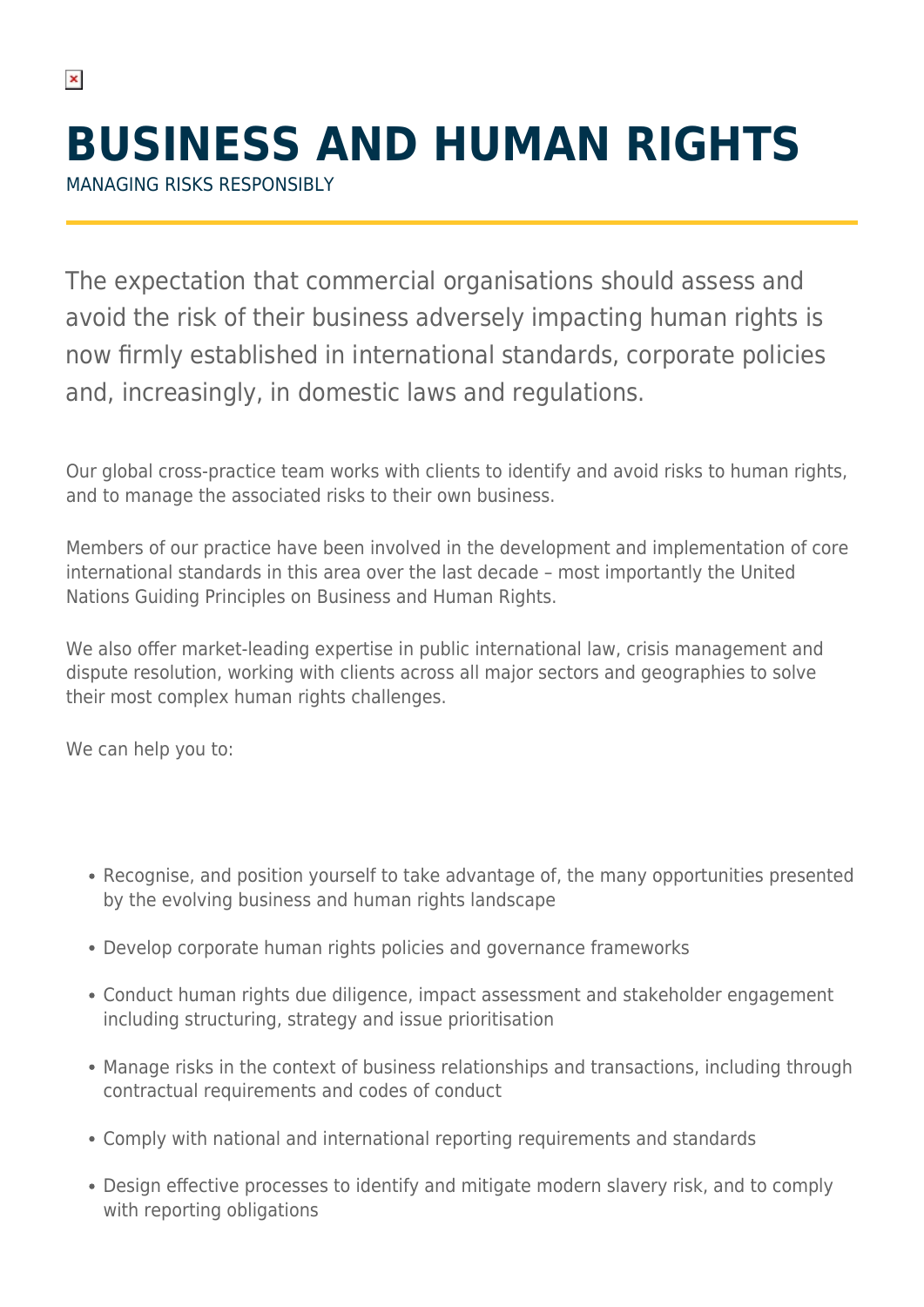- Establish and implement human rights grievance mechanisms
- Investigate and resolve disputes

### **For more latest thinking on Business and Human Rights visit our hub.**

[Business and Human Rights hub](https://www.herbertsmithfreehills.com/latest-thinking/hubs/business-and-human-rights)

# **RECENT EXPERIENCE**

### **HUMAN RIGHTS POLICY**

Advising a global technology company on the development of its human rights policy.

# **HUMAN RIGHTS DUE DILIGENCE**

Conducting a human rights due diligence exercise for a client on an infrastructure project in a conflict affected region.

#### **PLANTATION INVESTIGATION**

Investigating and advising on allegations of labour law violations and other human rights abuses in the palm oil sector in a Southeast Asian country.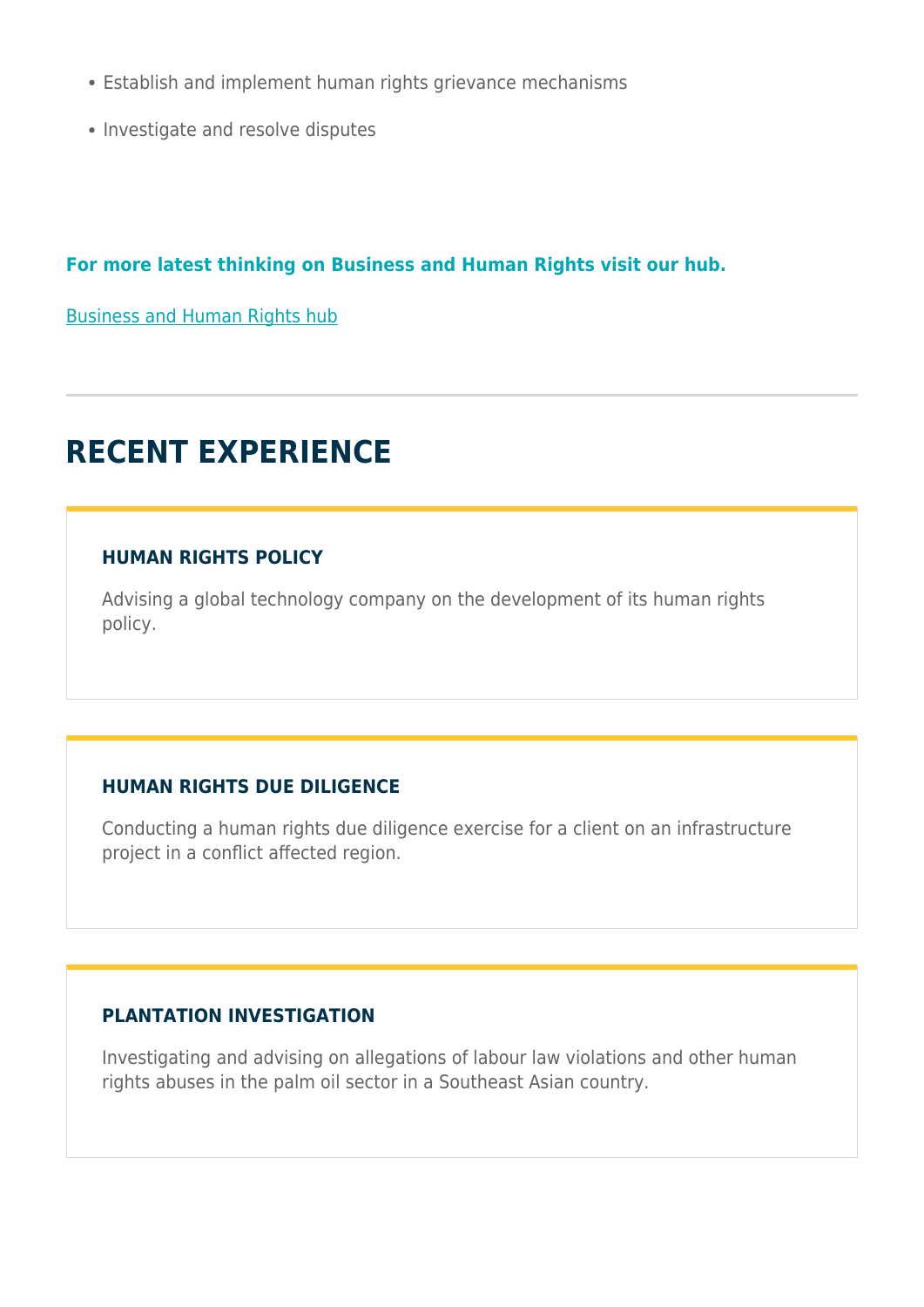#### **PARENT COMPANY LIABILITY**

Defending a UK listed mining company against a major class action in the English courts relating to personal injury and other harms alleged to have been caused by the operations of a subsidiary.

# **OECD NCP COMPLAINT**

Advising a global consumer goods company on a complaint submitted to the UK National Contact Point for the OECD Guidelines relating to alleged human rights abuses by one of its overseas subsidiaries and in its supply chain.

# **MODERN SLAVERY**

Assisting a major retailer to investigate and respond to allegations of forced labour in its international supply chain.

# **OUR PEOPLE**



#### **DANIEL HUDSON** PARTNER, LONDON



PARTNER, HONG KONG



**ANTONY CROCKETT AMAL BOUCHENAKI CHRISTIAN** PARTNER, NEW YORK **LEATHLEY**